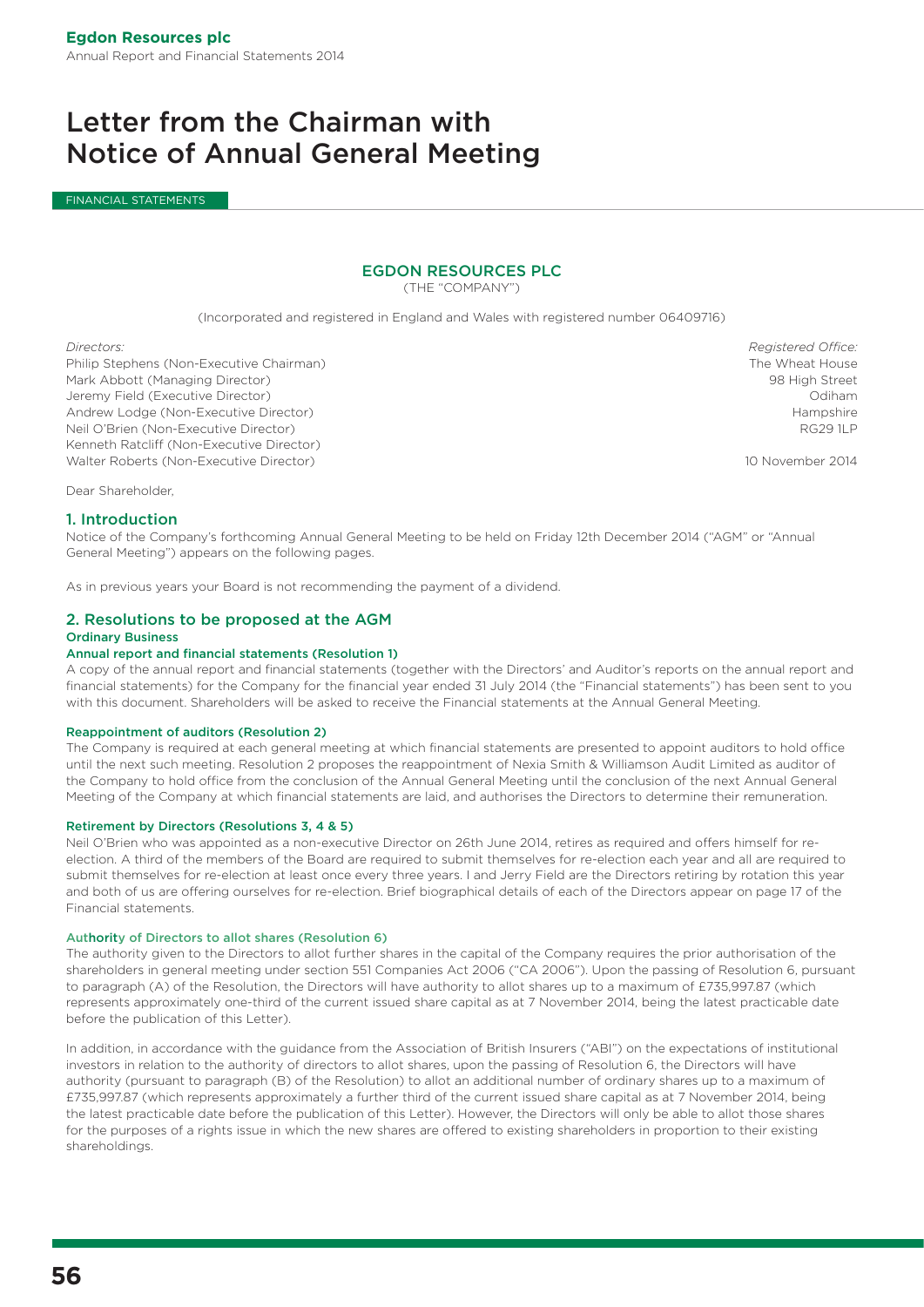As a result, if Resolution 6 is passed, the Directors could allot shares representing up to two-thirds of the current issued share capital pursuant to a rights issue.

To the extent not already expired, the authorities conferred by Resolution 6 will expire at the conclusion of the next Annual General Meeting or, if earlier, on 31st January 2016.

#### Disapplication of pre-emption rights (Resolution 7)

If the Directors wish to exercise the authority under Resolution 6 and offer unissued shares (or sell any shares which the Company may purchase and elect to hold as treasury shares) for cash, the Companies Act 2006 requires that unless shareholders have given specific authority for the waiver of the statutory pre-emption rights, the new shares be offered first to existing shareholders in proportion to their existing shareholdings. In certain circumstances, it may be in the best interests of the Company to allot new shares (or to grant rights over shares) for cash without first offering them to existing shareholders in proportions to their holdings.

Resolution 7 would authorise the Directors to do this by allowing the Directors to allot shares for cash (i) by way of a rights issue (subject to certain exclusions), (ii) by way of an open offer or other offer of securities (not being a rights issue) in favour of existing shareholders in proportions to their shareholdings (subject to certain exclusions) and (iii) to persons other than existing shareholders up to an aggregate nominal value of £441,598.72 (which represents approximately 20% of current issued share capital as at 7 November 2014, being the latest practicable date before the publication of this Letter). If given, to the extent not already expired, the authorities conferred by Resolution 7 will expire on the conclusion of the next Annual General Meeting or, if earlier, on 31st January 2016.

For this purpose the ABI recommendation aimed predominantly at premium-listed companies on the Official List is 5%, although it is generally recognised that for smaller companies and those on AIM this may be too restrictive. Taking into account the fact that the Company has grown in size this year we are recommending a reduction in the disapplication of pre-emption rights from 30% to 20%. This will continue to provide your Board with the flexibility to pursue investment opportunities without incurring the costs of a rights issue or the need to market part of the investment opportunity to third parties.

#### 3. Recommendation

Your Directors consider the resolutions to be proposed at the AGM to be in the best interests of the Company and its shareholders as a whole. Consequently, the Directors recommend shareholders to vote in favour of the resolutions as they intend to do in respect of their own beneficial holdings totalling 8,812,074 ordinary shares (representing 3.99% of the Company's issued share capital as at the date of this Letter).

A form of proxy is included for use at the AGM. Forms of proxy should be completed, signed and returned as soon as possible and in any event so as to be received by Capita Asset Services at PXS1, 34 Beckenham Road, Beckenham, Kent, BR3 4ZF not less than 48 hours prior to the time appointed for the holding of the AGM on 12th December 2014. Completion of a proxy form will not prevent you from attending the AGM in person if you so wish

Yours sincerely,

Philip Stephens NON-EXECUTIVE CHAIRMAN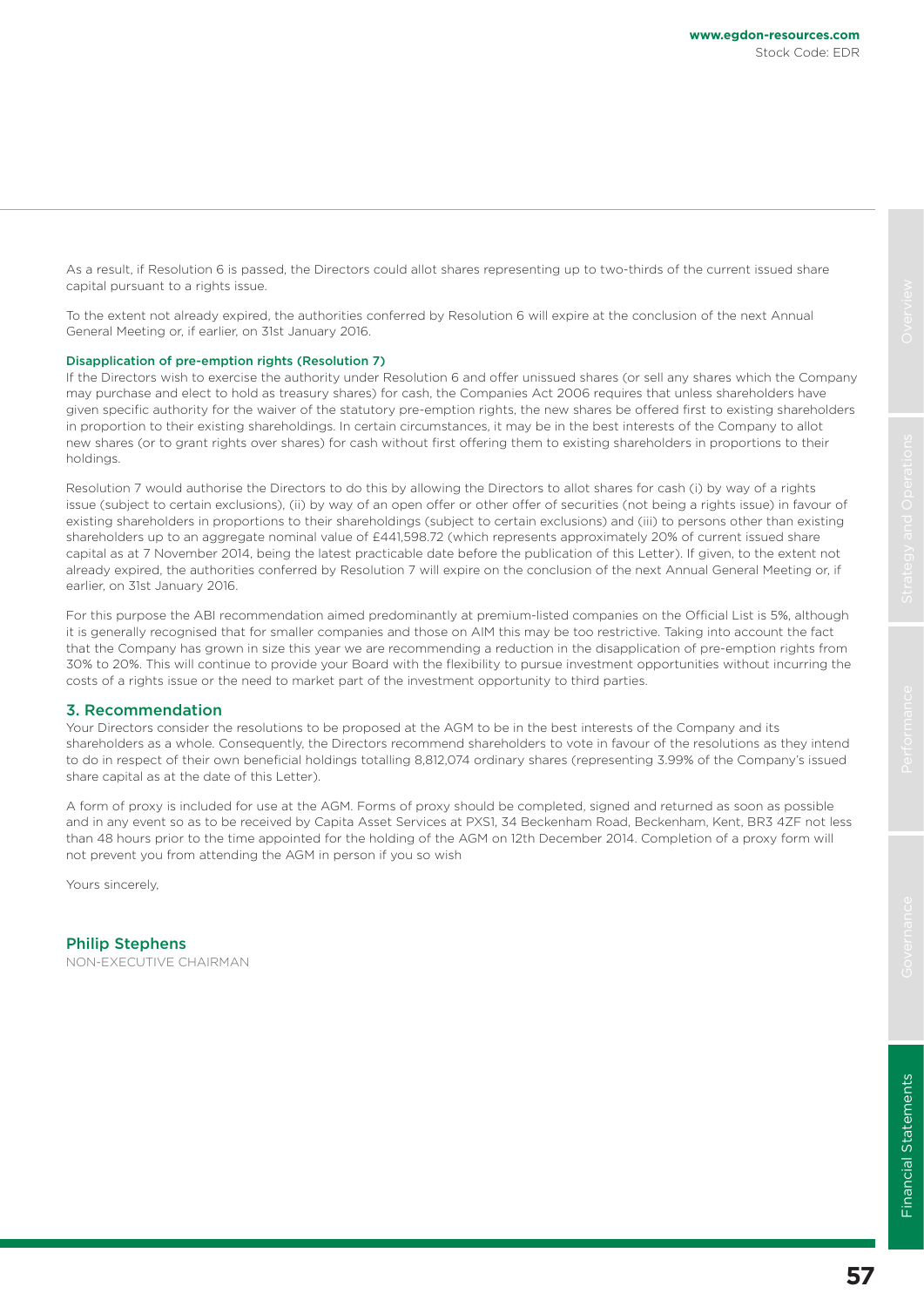## Notice of Annual General Meeting

NOTICE OF ANNUAL GENERAL MEETING

#### EGDON RESOURCES PLC

(Incorporated and registered in England and Wales with registered number 06409716)

Notice is hereby given that the Annual General Meeting of Egdon Resources plc (the "Company") will be held at the offices of Norton Rose Fulbright, 3 More London Riverside, London SE1 2AQ, United Kingdom on Friday 12 December 2014 at 11 a.m. for the purpose of passing the following resolutions, of which Resolutions 1 to 6 will be proposed as Ordinary Resolutions and Resolution 7 will be proposed as a Special Resolution:

#### ORDINARY RESOLUTIONS:

- 1. To receive the report of the Directors and the audited financial statements of the Company for the year ended 31 July 2014, together with the report of the Auditor on those audited financial statements.
- 2. That Nexia Smith & Williamson Audit Limited be and are hereby reappointed as auditor of the Company to hold office from the conclusion of this meeting until the conclusion of the next meeting at which financial statements are laid before the meeting, at a remuneration to be determined by the Directors.
- 3. To re-elect Neil O'Brien as Director who retires pursuant to article 87 of the Company's articles of association and who, being eligible, offers himself for re-election.
- 4. To re-elect Philip Stephens as Director who retires pursuant to article 92 of the Company's articles of association and who, being eligible, offers himself for re-election.
- 5. To re-elect Jerry Field as Director who retires pursuant to article 92 of the Company's articles of association and who, being eligible, offers himself for re-election.
- 6. To consider and, if thought fit, to pass the following resolution as an ordinary resolution:

THAT the Directors be and they are hereby generally and unconditionally authorised in accordance with section 551 Companies Act 2006 ("CA 2006") to exercise all the powers of the Company to allot shares in the Company and to grant rights to subscribe for, or to convert any security into, shares in the Company:

- (a) up to an aggregate nominal amount of £735,997.87; and
- (b) comprising equity securities (within the meaning of section 560 of the Act) up to a further aggregate nominal amount of £735,997.87 in connection with an offer by way of a rights issue:
	- (i) to ordinary shareholders in proportion (as nearly as may be practicable) to their existing holdings; and
	- (ii) to holders of other equity securities as required by the rights of those securities or as the Directors otherwise consider necessary,

and so that the Directors may impose any limits or restrictions and make any arrangements which they consider necessary or appropriate to deal with treasury shares, fractional entitlements, record dates, legal, regulatory or practical problems in, or under the laws of, any territory or the requirements of any regulatory body or stock exchange or any other matter (including any such problems arising by virtue of equity securities being represented by depositary receipts).

The authorities conferred on the Directors under paragraphs (a) and (b) above shall, in so far as they have not previously expired, expire at the conclusion of the next Annual General Meeting of the Company after the passing of this Resolution or 31 January 2016, whichever is the earlier, save that the Company may before such expiry make an offer or agreement which would or might require shares to be allotted or rights to subscribe for, or to convert any security into, shares to be granted after such expiry and the Directors may allot shares or grant rights to subscribe for, or to convert any security into, shares (as the case may be) in pursuance of such an offer or agreement as if the authority conferred hereby had not expired.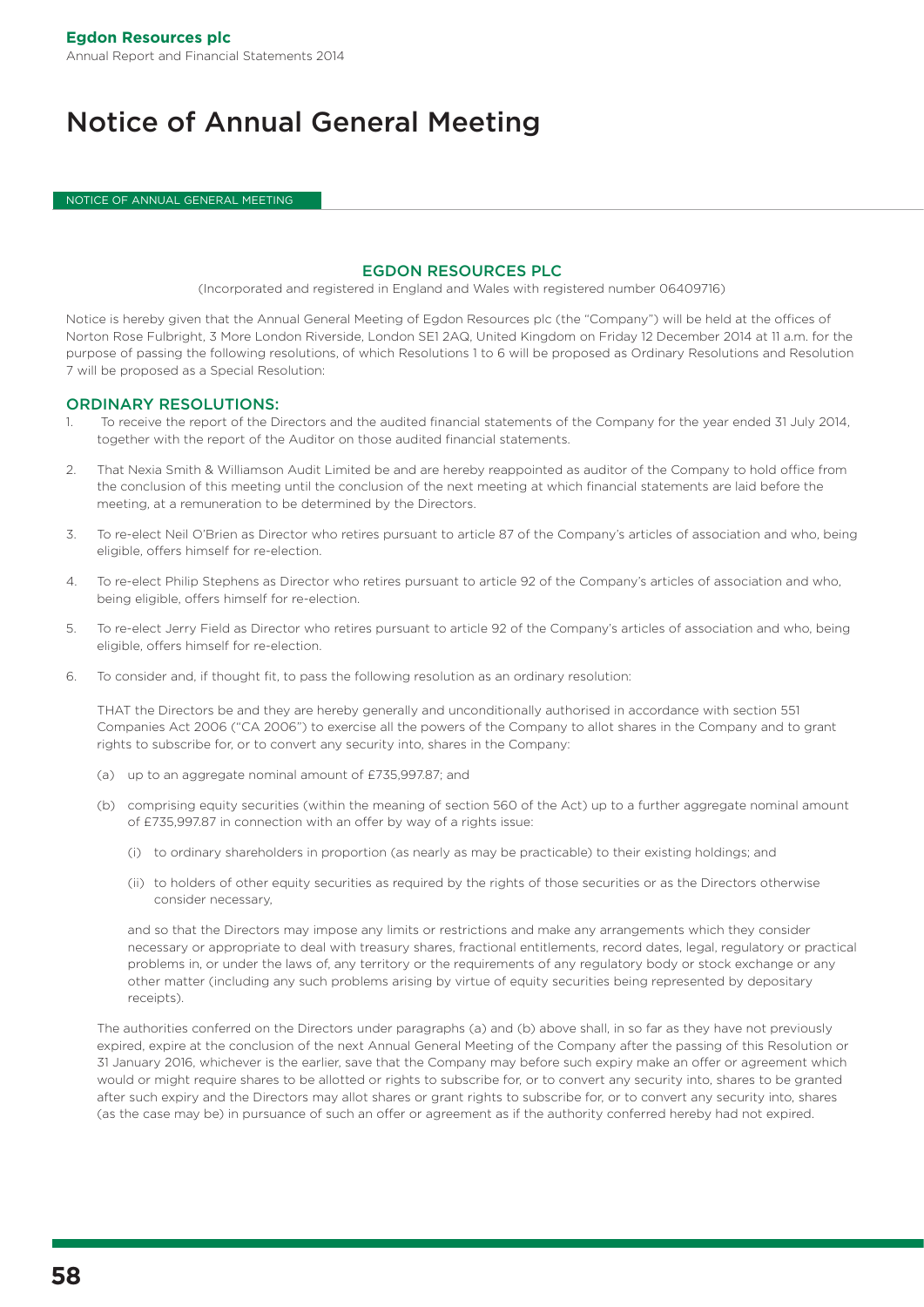#### SPECIAL RESOLUTIONS:

7. To consider and, if thought fit, to pass the following resolution as a special resolution:

THAT, subject to the passing of Resolution 6, above the Directors be and they are hereby empowered pursuant to section 570 CA 2006 to allot equity securities (within the meaning of section 560 CA 2006) for cash pursuant to the authority conferred by Resolution 6, as if section 561 CA 2006 did not apply to any such allotment, provided that this power shall be limited:

- (a) to the allotment of equity securities in connection with an offer of equity securities (but in the case of the authorities granted under paragraph (b) of Resolution 6, by way of a rights issue only):
	- (i) to ordinary shareholders in proportion (as nearly as may be practicable) to their existing holdings; and
	- (ii) to holders of other equity securities as required by the rights of those securities or as the Directors otherwise consider necessary,

and so that the Directors may impose any limits or restrictions and make any arrangements which they consider necessary or appropriate to deal with any treasury shares, fractional entitlements, record dates, legal, regulatory or practical problems in, or under the laws of, any territory or the requirements of any regulatory body or stock exchange or any other matter (including any such problems arising by virtue of equity securities being represented by depositary receipts); and

(b) to the allotment (otherwise than under paragraph (a) of this Resolution 7) of equity securities up to an aggregate nominal amount of £441,598.72

and shall, in so far as they have not previously expired, expire at the conclusion of the next Annual General Meeting of the Company after the passing of this Resolution or 31 January 2016, whichever is the earlier, except that the Company may before such expiry make an offer or agreement which would or might require equity securities to be allotted after such expiry and the Directors may allot equity securities in pursuance of such offer or agreement as if the power conferred hereby had not expired.

Dated 10 November 2014

By Order of the Board **Registered Office: By Order of the Board** Registered Office: Walter Roberts **The Wheat House** The Wheat House **The Wheat House** Secretary 98 High Street 2002 12:00 12:00 12:00 12:00 12:00 12:00 12:00 12:00 12:00 12:00 12:00 12:00 12:00 12:00 12:00 12:00 12:00 12:00 12:00 12:00 12:00 12:00 12:00 12:00 12:00 12:00 12:00 12:00 12:00 12:00 12:00 12:00

Odiham Hampshire RG29 1LP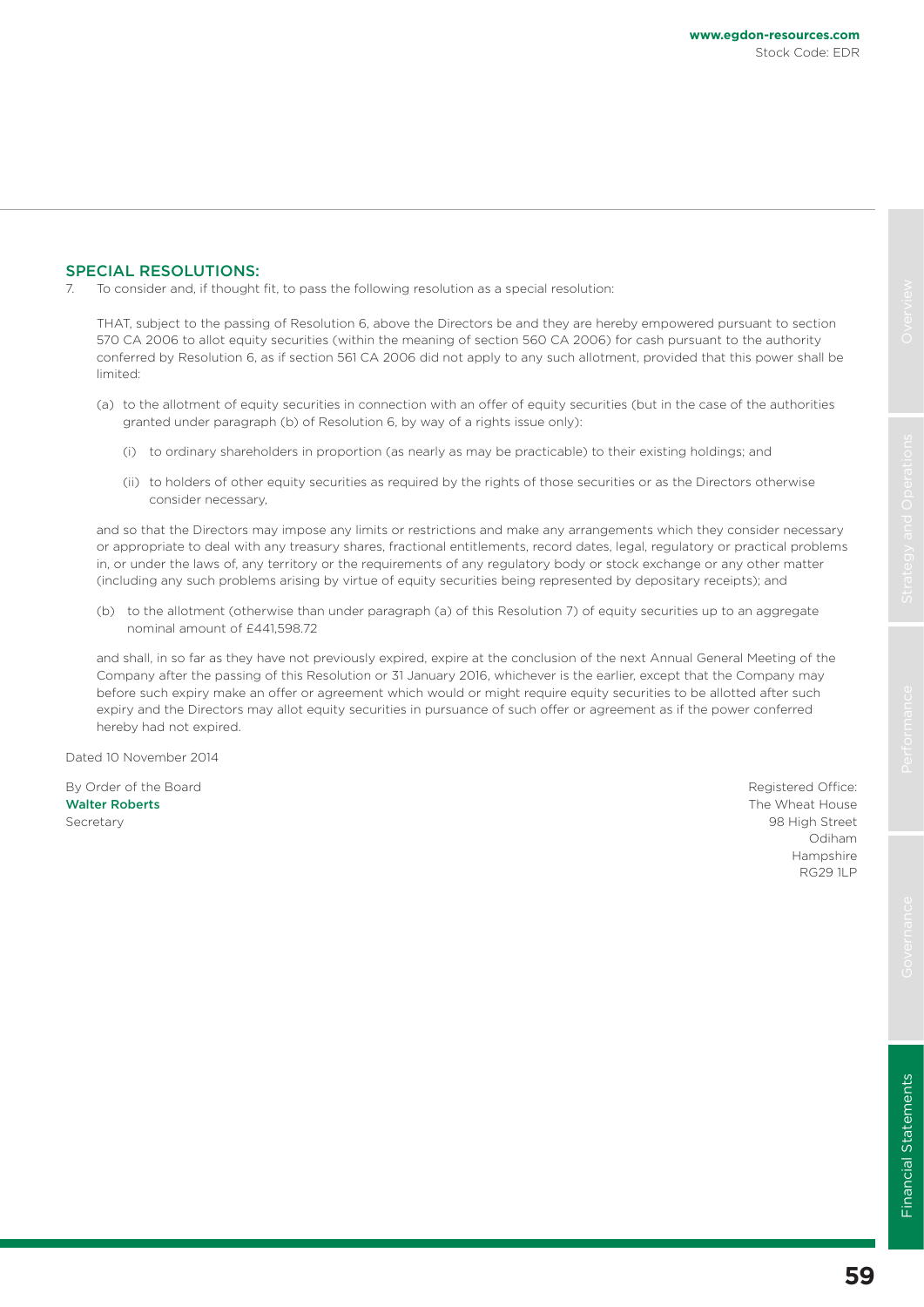# Notice of Annual General Meeting

CONTINUED

NOTICE OF ANNUAL GENERAL MEETING

#### Notes:

- 1. A member is entitled to appoint one or more proxies to exercise all or any of the member's rights to attend, speak and vote on his/her behalf at the meeting. A proxy need not be a member of the Company. If a member appoints more than one proxy to attend the meeting, each proxy must be appointed to exercise the rights attached to a different share or shares held by the member. If a member wishes to appoint more than one proxy and so requires additional proxy forms, the member should contact Capita Asset Services on +44 (0)871 664 0300 (calls cost 10p per minute plus network extras). A form of proxy for use by members at the Annual General Meeting accompanies this notice.
- 2. To be effective, the form of proxy and the power of attorney or other authority (if any) under which it is signed, or a notarially certified copy of such authority, must be received by post or (during normal business hours only) by hand at the office of the Company's Registrars, being Capita Asset Services at PXS1, 34 Beckenham Road, Beckenham, Kent, BR3 4ZF, not less than 48 hours before the time of the holding of the meeting or any adjournment thereof.
- 3. Completion and return of the proxy form does not preclude a member from attending and voting at the meeting in person.
- 4. In the case of joint shareholders, where more than one of the joint holders purports to appoint a proxy, only the appointment submitted by the most senior holder will be accepted. Seniority is determined by the order in which the names of the joint shareholders appear in the Company's register of members in respect of the joint holding (the first-named being the most senior).
- 5. To change your proxy instructions simply submit a new proxy appointment using the methods set out above. Note that the cut-off time for receipt of proxy appointments (see above) also applies in relation to amended instructions; any amended proxy appointment received after the relevant cut-off time will be disregarded. If you submit more than one valid proxy appointment, the appointment received last before the latest time for the receipt of proxies will take precedence.
- 6. In order to revoke a proxy instruction you will need to inform the Company by sending notice in writing clearly stating your intention to revoke your proxy appointment to Company's Registrars, being Capita Asset Services at PXS1, 34 Beckenham Road, Beckenham, Kent, BR3 4ZF. In the case of a member which is a company, the revocation notice must be executed under its common seal or signed on its behalf by an officer of the company or an attorney for the company. Any power of attorney or any other authority under which the revocation notice is signed (or a duly certified copy of such power or authority) must be included with the revocation notice. The revocation notice must be received by the Company no later than 48 hours before the time of the holding of the meeting or any adjournment thereof. If you attempt to revoke your proxy appointment but the revocation is received after the time specified then your proxy appointment will remain valid. If you have appointed a proxy and attend the meeting in person, your proxy appointment will automatically be terminated.
- 7. In accordance with the permission in Regulation 41(1) of The Uncertificated Securities Regulations 2001 (SI 2001 No. 3755), only those holders of ordinary shares who are registered on the Company's share register at 1800 hours on 10 December 2014 shall be entitled to attend the above Annual General Meeting (or, in the case of an adjourned meeting, 1800 hours on the day which is two days before the adjourned meeting) and to vote in respect of the number of shares registered in their names at that time. Changes to entries on the share register after 1800 hours on 10 December 2014 shall be disregarded in determining the rights of any person to attend and/or vote at the Annual General Meeting.
- 8. In order to facilitate voting by corporate representatives at the meeting, arrangements will be put in place at the meeting so that (i) if a corporate shareholder has appointed the Chairman of the meeting as its corporate representative with instructions to vote on a poll in accordance with the directions of all of the other corporate representatives for that shareholder at the meeting, then on a poll those corporate representatives will give voting directions to the Chairman and the Chairman will vote (or withhold a vote) as corporate representative in accordance with those directions; and (ii) if more than one corporate representative for the same corporate shareholder attends the meeting but the corporate shareholder has not appointed the Chairman of the meeting as its corporate representative, a designated corporate representative will be nominated, from those corporate representatives who attend, who will vote on a poll and the other corporate representatives will give voting directions to that designated corporate representative. Corporate shareholders are referred to the guidance issued by the Institute of Chartered Secretaries and Administrators on proxies and corporate representatives (www.icsa.org.uk) for further details of this procedure. The guidance includes a sample form of representation letter if the Chairman is being appointed as described in (i) above.